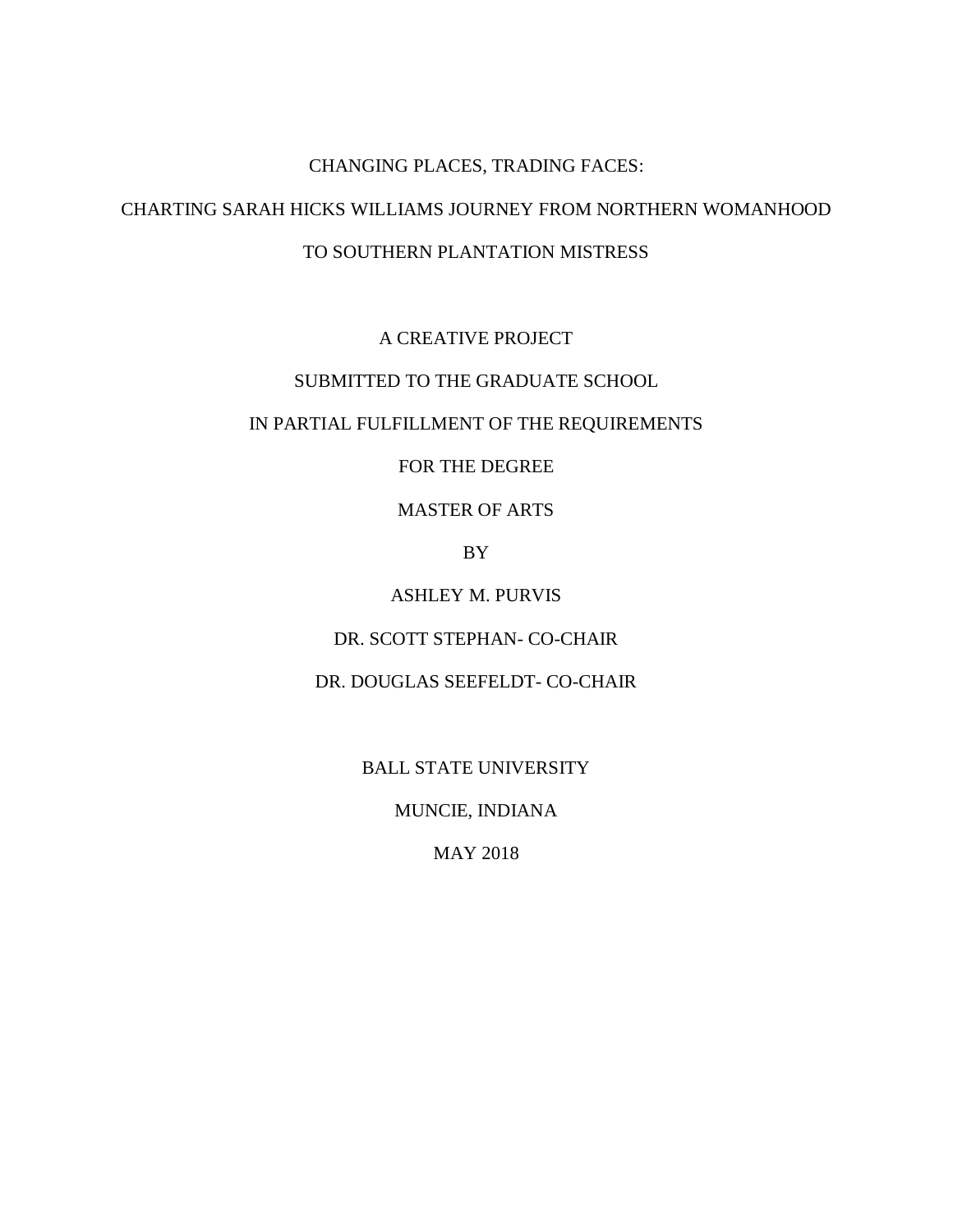This project is currently available at historyweb.aws.bsu.edu/ampurvis/placesfaces

This project, which started in the spring term of 2017, united my ongoing interest in digital forms of collecting and disseminating research and my relatively recent interest in southern women. Before coming to Ball State's M.A. program in History, I completed an M.S. in Information Science where I cultivated many digital skills. In fall 2015 I began researching Southern women and their relationship with domestic slaves. While I knew that Scarlett O'Hara was a fictional creation, I wondered what reality looked like for elite white women in the Civil War era South. After spending two semesters studying Southern women, I turned my attention to Northern women, a subject I am more familiar with. I soon learned of Northern women becoming governesses to plantation children, which is how I landed on a creative project on a Northern woman who married a plantation owner. The letters of Sarah Hicks Williams set the project in motion. Although a New York native who exemplified nineteenth-century notions of middle-class womanhood, she married Benjamin Williams and moved to the slave South. The combination of her critical mass of letters and her shifting location at a critical time in our nation's past, created the right opportunity for this creative project.

I am a dyslexic student who has processing issues, and I wanted to create something geared toward people who are non-traditional or non-book learners. I am an incredibly slow reader and proofreading is not my forte, so the idea of writing a traditional thesis seemed nearly impossible. Therefore, my project had to focus on a way to sift through large amounts of reading material. I find that digital history offers researchers a way to study the past by using tools that assist in processing large amounts of data and communicate scholarship in an interactive manner.

As I looked for sources for this project I came across an article written by Rebecca Fraser about the letters of Sarah Hicks Williams in the academic journal *Slavery & Abolition*. I chose to use Sarah Hicks Williams and the 100 letters she authored because she captured the themes of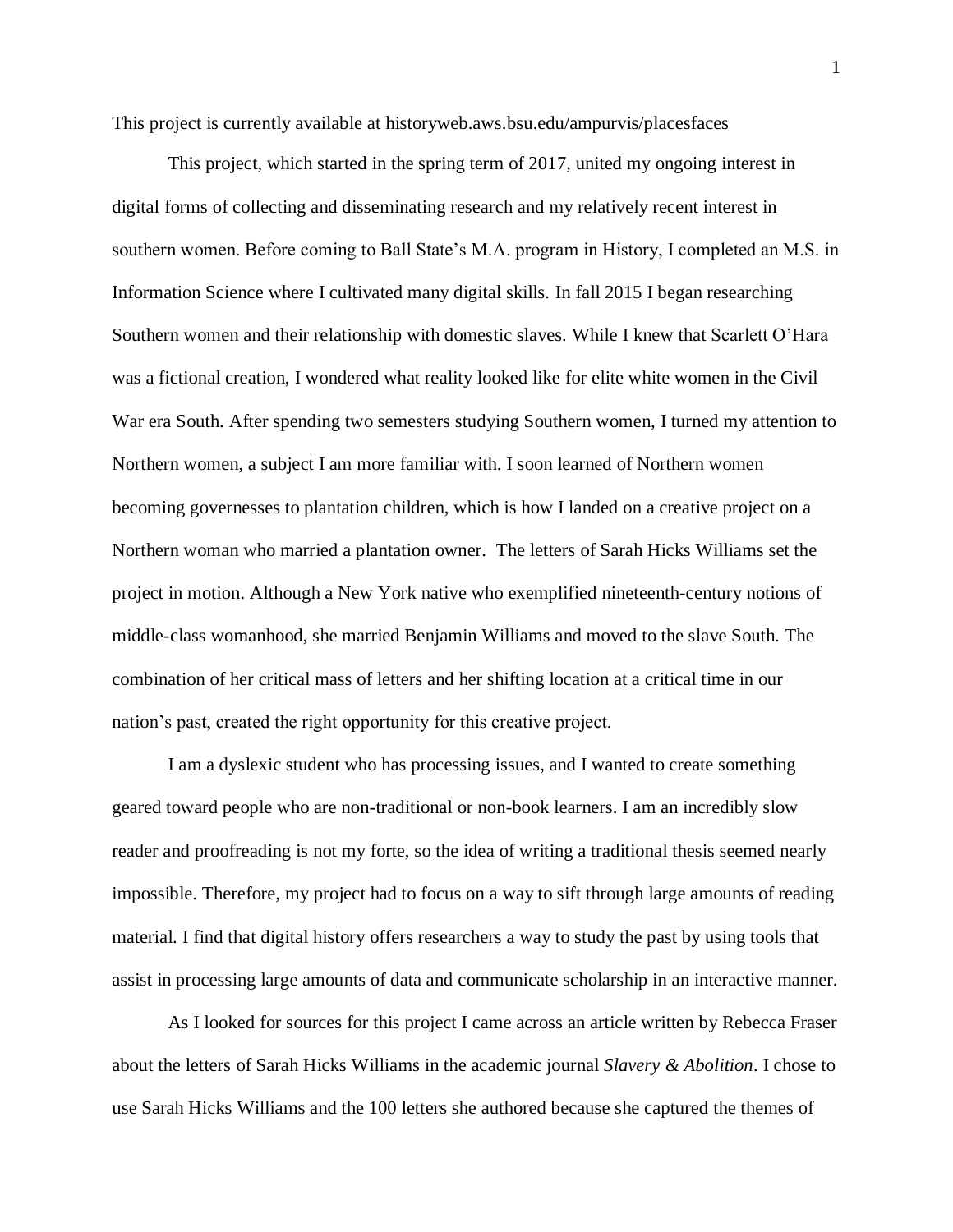coming of age, courtship and marriage, and domesticity, which included management of slaves, all while moving from New York to North Carolina. I downloaded the individual letters from the collection held by the University of North Carolina Southern Historical Collection, some of which came with a typescript transcription; I also transcribed the remaining letters and proofread them. The complex facts, or "data," from these letters can be studied using digital humanities text analysis tools to reveal patters and emphases that are not always immediately evident with a close reading methodology alone. I began by creating a spreadsheet breaking down each letter. I tracked the file name, assigned an individual identifier, who the letter was written to and others mentioned, where the letter was written or postmarked and other places mentioned, a brief summary of the letter, key terms and facts, and lastly areas of focus such as consumerism, domesticity, and slavery. She had clearly written many more letters, but these surviving letters, were written most frequently to her parents between 1838-1867. The collection resides at the University of North Carolina, Chapel Hill's Southern Historical Collection.

I then saved the letters again without the unique identifier to be able to analyze them without the identifier information playing a role. I started to input data into Voyant, a web-based text reading and analysis environment, by typing in terms I wanted to visualize to help me interpret meaning from the data output. I chose to use Voyant because it offers an intuitive and user-friendly design. These terms related to subject that recurred in her letters, such as domesticity, politics, slaves, and children. From here I used the spreadsheet I created in Excel to place each letter into a corresponding category, allowing for overlap. From these smaller categories, three overarching themes emerged: slavery, domesticity, and consumerism. I selected terms associated with each category and those I had noticed when sifting through letters.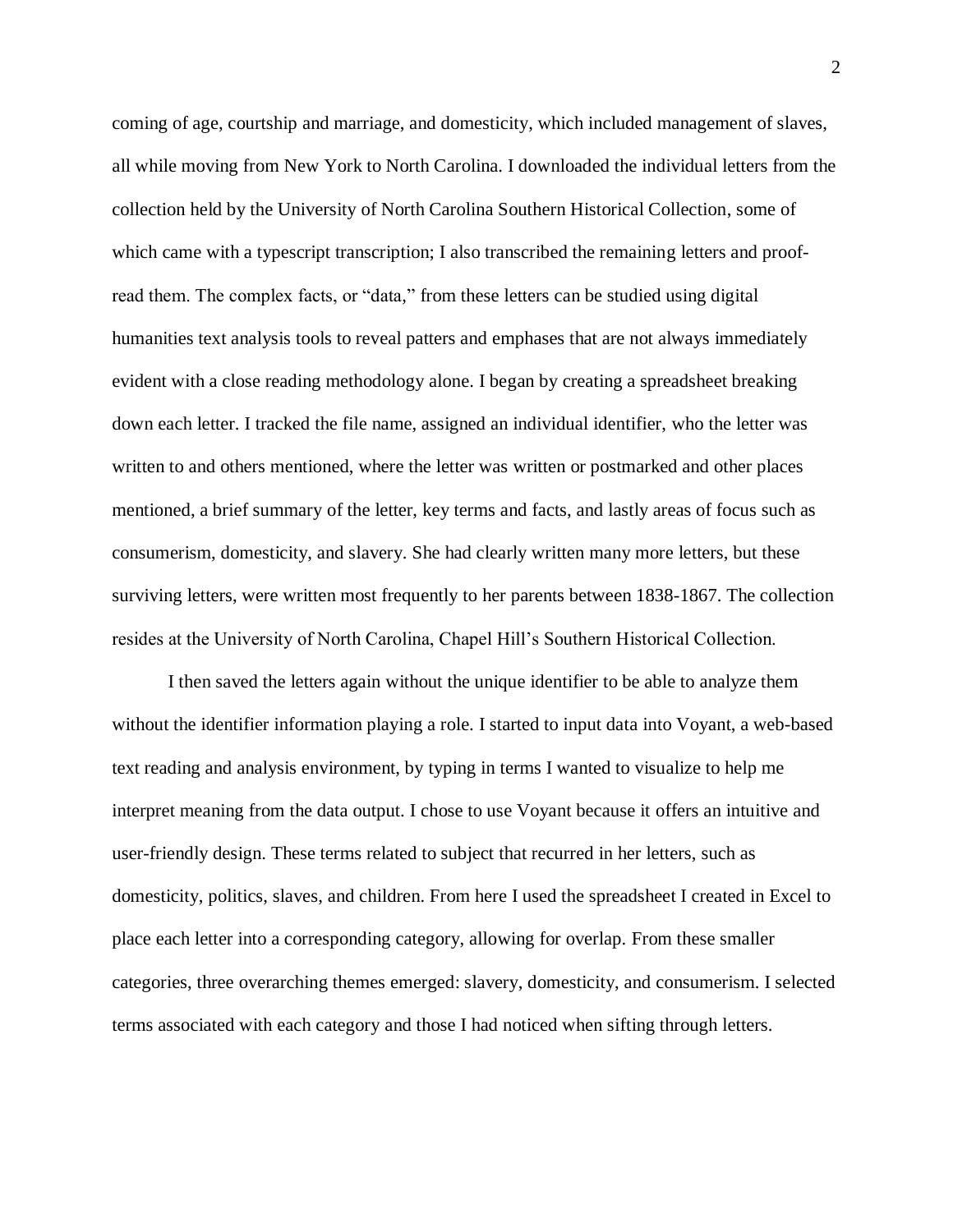I used a variety of tools on the Voyant website, including the Cirrus (word cloud) tool, Terms, Contexts, Streamgraph, and the Mandala (http://voyant-tools.org/docs/#!/guide/tools). I used two to three tools to analyze each selection of letters within the subset. For example, I used the Mandala feature to visualize the relationship between political terms such as Whig and Republican and the letters. Voyant allows me to analyze the text as a whole or separately without having to read through the texts over and over again. I find using Voyant visualizations most useful in attempting to read and process large amounts of data, rather than focusing on one or two examples and only and handful of associated quotes, I can look at the larger corpus of letters and see connections I may have missed. The output allows me to see connections that I missed the first time around. For example, when looking at Williams's views on motherhood, I originally believed she enjoyed every aspect of motherhood. After using Voyant to re-examine motherhood, my impression was proven false. Rather, the data showed that Williams's found motherhood to be a trying experience that often tested her patience.

The Cirrus tool worked well in my assessments of her consumer habits because the tool represents words in various sizes (the larger the font size being most important) to see which ones appear more often than others. The terms allowed me to see the frequency of a term used within the letters, such as domesticity, home, and housekeeping. The Streamgraph shows the frequency of selected terms within the letters. This tool makes each word appear as a different color in the graph and the terms overlap with each other, to show how they relate to one another. The Mandala tool looks at terms within the letters and connects them like a magnet to dates inside the circle and allows me to see when she wrote about various aspects of life. The Terms tool looks at an individual term in a group of letters. I liked this tool the most, despite not being able to output more terms because the tool ties together the other ones used. The Context tool